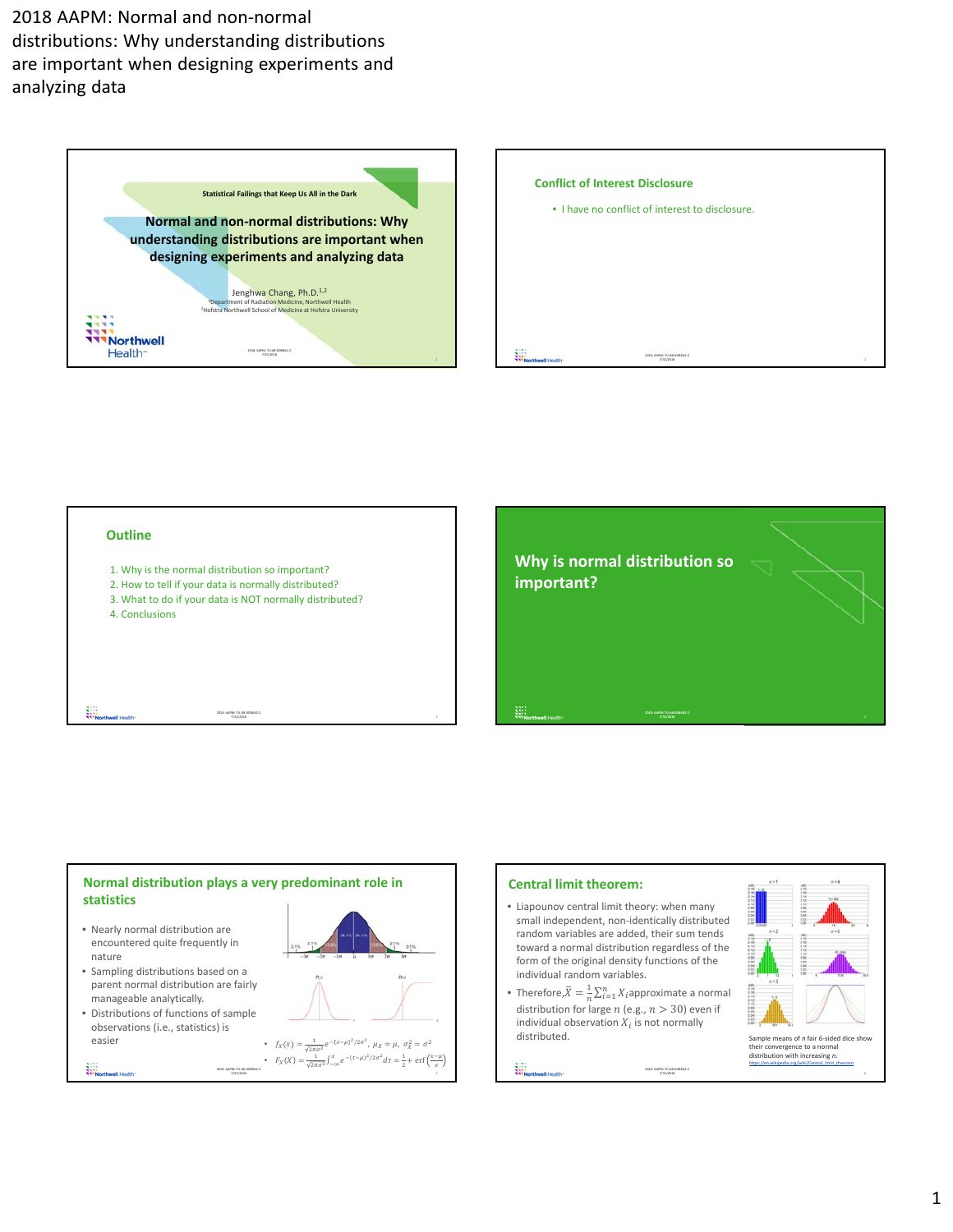

#### **Hypothesis testing of the mean**

- Purpose: confirm if average different between a new procedure and the current procedure is  $\mu_0$
- $\mu_0 = 0$  simply tests if the new is different from the current
- Null hypothesis  $(H_0)$ : the average different is  $\mu_0$ , and
- Alternative hypothesis  $(H_1)$ : the average different is not  $\mu_0$









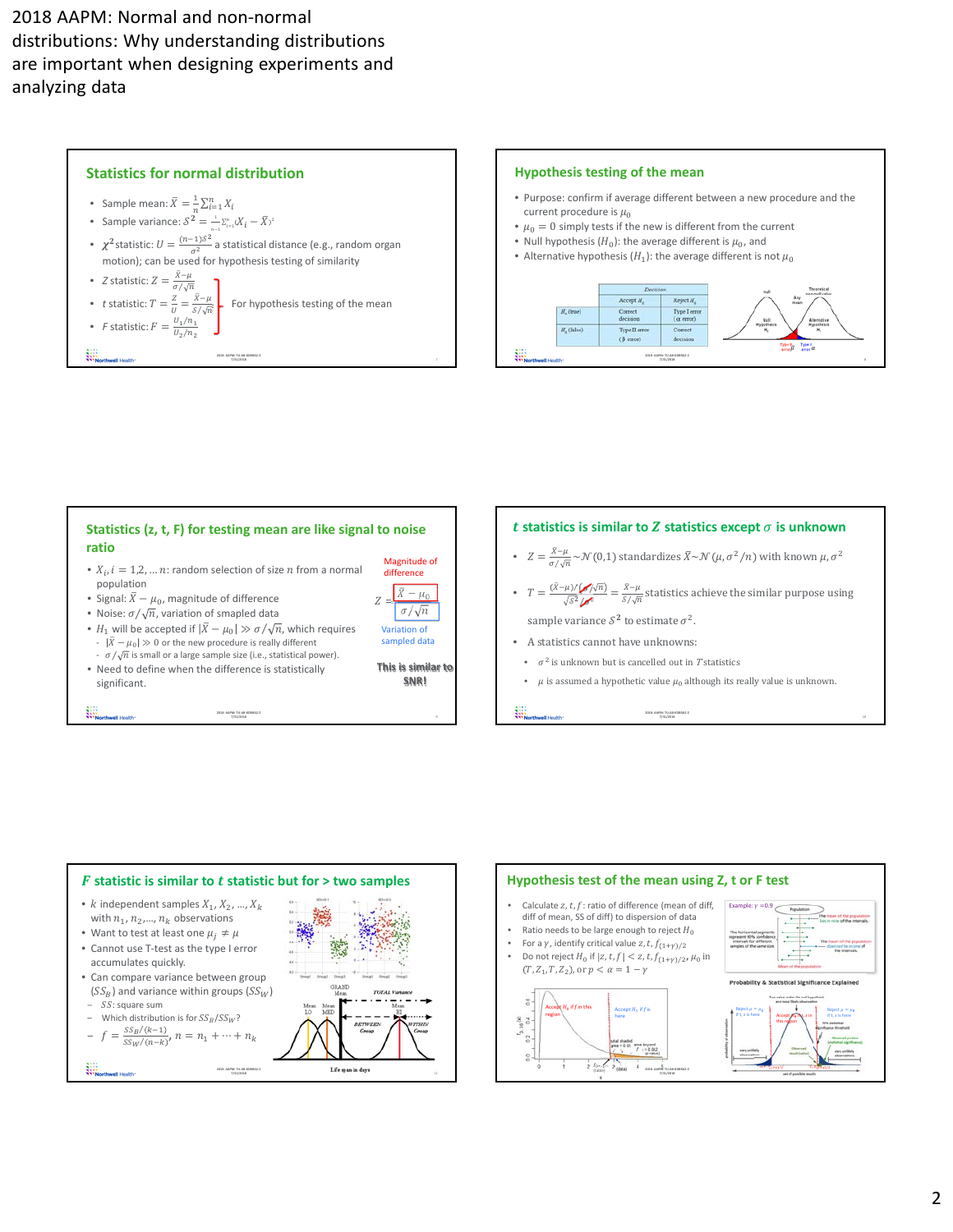





- The simplest way to check normality. • Visually check if the normal curve fit
- Normal Q‐Q (quantile‐quantile) plot: • The points closely follow the line for normal distribution.
- Any deviations from normality leads to deviations of these points from the line.
- If undetermined, use descriptive statistics or normality test.



### Descriptive Statistics

- Sample mean  $\bar{X} = \frac{1}{n} \sum_{i=1}^{n} X_i$  shows the central tendency
- Sample variance  $S^2 = \frac{1}{n-1} \sum_{i=1}^n (X_i \bar{X})^2$  measures the dispersion
- Sample central moment  $m_r = \frac{1}{n} \sum_{i=1}^n (X_i \overline{X})^r$
- $m_1 = \frac{1}{n} \sum_{i=1}^{n} (X_i \bar{X}) = 0$
- $m_2 = \frac{1}{n} \sum_{i=1}^n (X_i \bar{X})^2$  Note:  $m_2 \neq S^2$
- $m_3 = \frac{1}{n} \sum_{i=1}^n (X_i \overline{X})^3$  is the skewness
- $m_4 = \frac{1}{n} \sum_{i=1}^n (X_i \overline{X})^4$  is the Kurtosis

**2018‐ AAPM: TU‐AB‐KDBRA2‐2 7/31/2018**



**7/31/2018**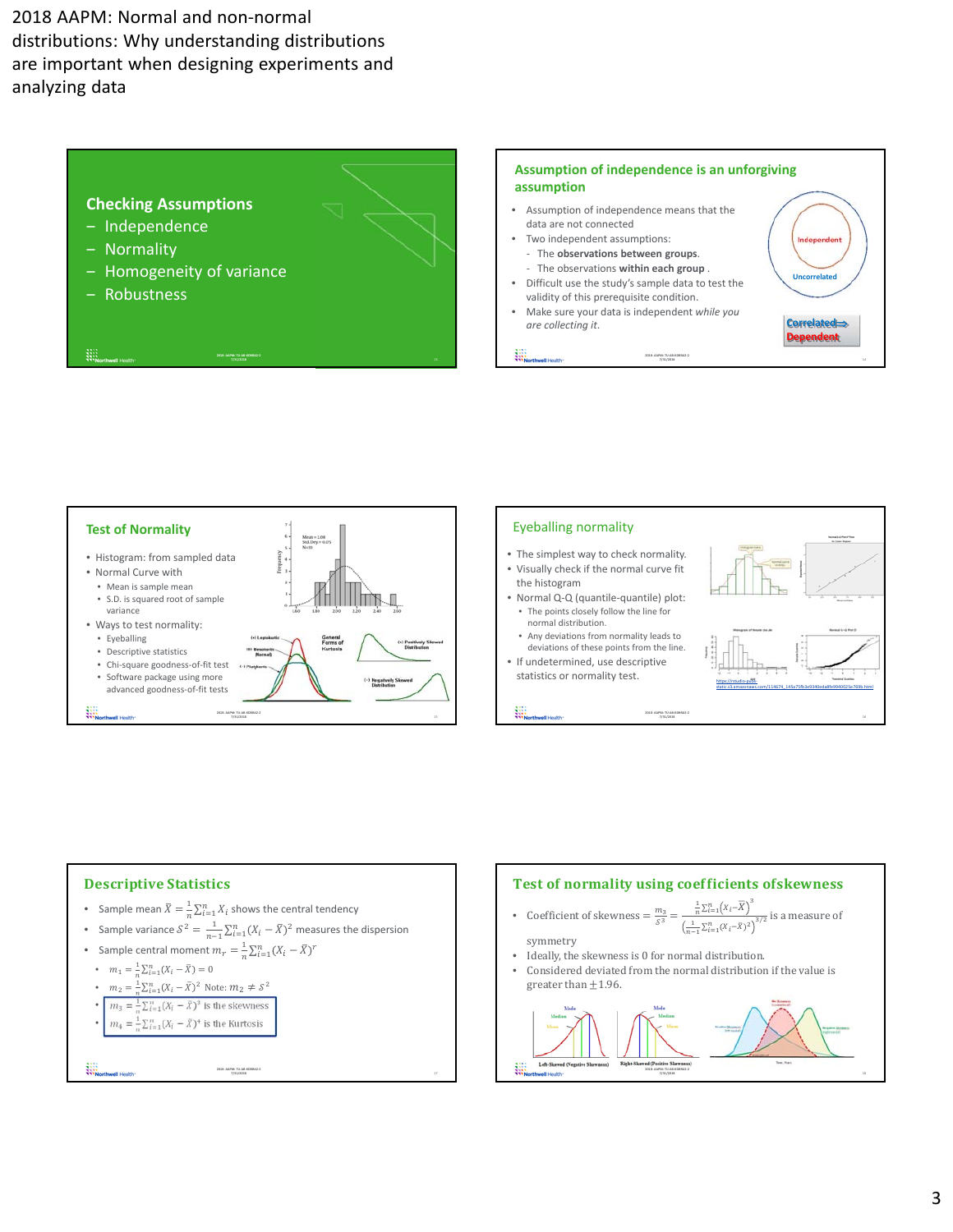



- Kolmogorov‐Smirnov (K‐S) test
- Lilliefors corrected K‐S test
- Shapiro‐Wilk test
- Anderson‐Darling test
- Cramer‐von Mises test
- D'Agostino skewness test
- Anscombe‐Glynn kurtosis test
- D'Agostino‐Pearson omnibus test
- Jarque‐Bera test

**Title**<br>The Northwell Health





**7/31/2018**

http://goodsciencebadscience.nl/?p=101





#### **Pooling of variance in unpaired t and F tests**

• Two independent samples  $X_1$  and  $X_2$  with means  $\mu_1$ ,  $\mu_2$ , unknown but equal  $\sigma$ , and  $n_1$  and  $n_2$  observations.

**2018‐ AAPM: TU‐AB‐KDBRA2‐2 7/31/2018**

- $t = (\bar{x}_1 \bar{x}_2)/\sqrt{s^2/n_1 + s^2/n_2}$
- $\bar{x}_1 = \frac{1}{n_1} \sum_{i=1}^{n_1} x_{1,i}, \bar{x}_2 = \frac{1}{n_2} \sum_{i=1}^{n_2} x_{2,i}, \delta_1^2 = \frac{\sum_{i=1}^{n_1} (x_{1,i} \bar{x}_1)^2}{n_1 1}, \delta_2^2 = \frac{\sum_{i=1}^{n_1} (x_{2,i} \bar{x}_2)^2}{n_2 1}$  $n_2 - 1$
- $s^2 = \frac{\sum_{i=1}^{n_1} (x_{1,i} \bar{x}_1)^2 + \sum_{i=1}^{n_2} (x_{2,i} \bar{x}_2)^2}{n_1 + n_2 2} = \frac{(n_1 1)s_1^2 + (n_2 1)s_2^2}{n_1 + n_2 2}$  which is the weighted sum of  $s_1^2$ ,  $s_2^2$
- For F test,  $s^2$  is the weighted sum of  $s_1^2$ ,  $s_2^2$ ,...,  $s_k^2$  $s^2 = \frac{(n_1-1)s_1^2 + (n_2-1)s_2^2 + \cdots + (n_k-1)s_k^2}{}$

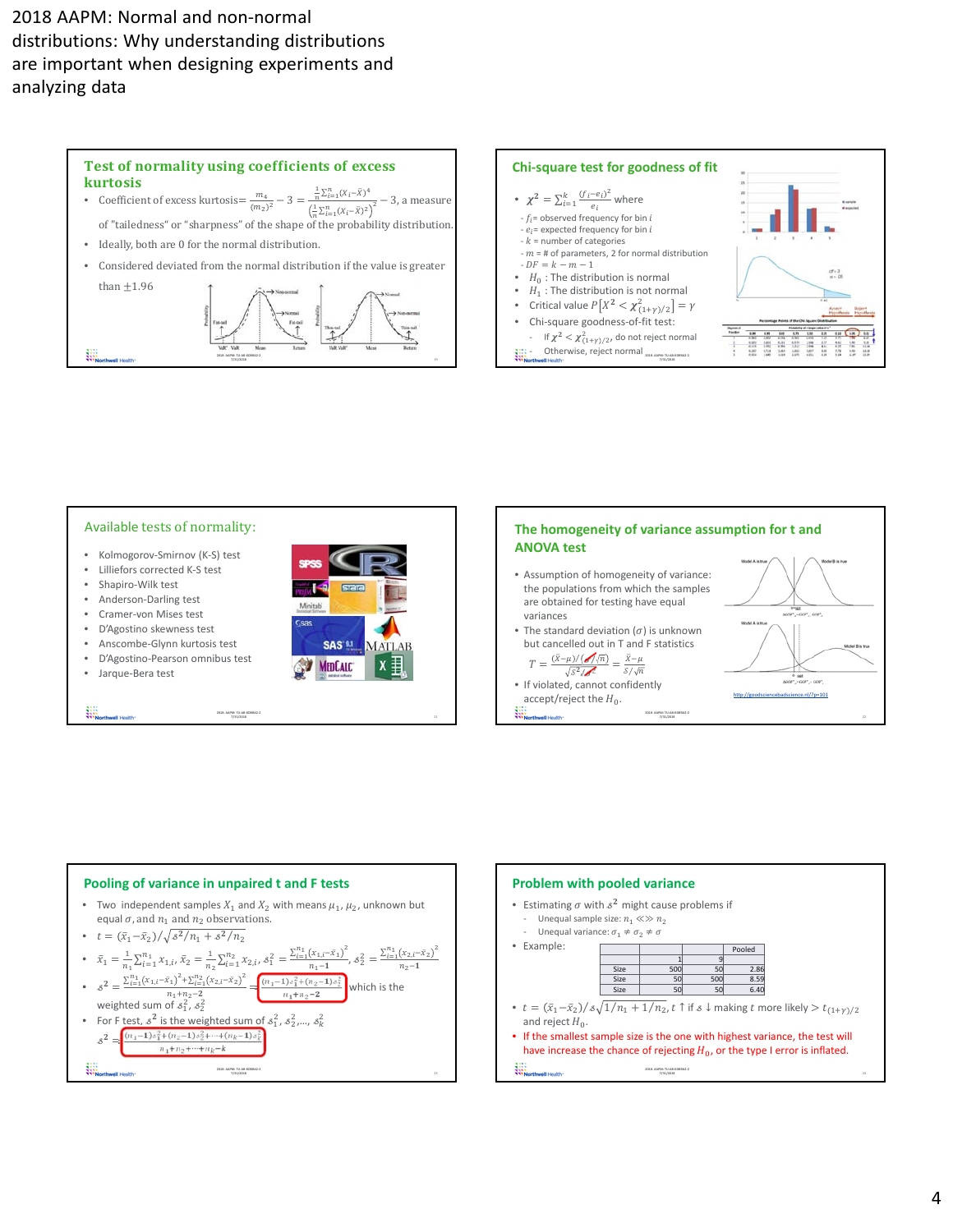



#### **Robustness of t test**

- When  $n_1 \approx n_2$ , violating the assumption of homogeneity of variance produces very small effects—the nominal value of  $\alpha = 0.05$  is most likely within  $\pm 0.02$  of true  $\alpha$  once  $\sigma_1/\sigma_2 \leq 3$ .
- Paired *t*-tests are generally robust as  $n_1 = n_2$ .
- Most unpaired *t*-tests are robust when  $n_1 \approx n_2$ .
- Not sensitive to normality one *n* is large (e.g.,  $n > 30$ , larger if the distribution is skewed) due to central limit theorem.
- Unequal sample sizes do not affect  $\alpha$  as long as  $\sigma_1 = \sigma_2$
- Separate-variance estimates stabilize  $\alpha$  when  $\sigma_1 \neq \sigma_2$
- A combination of widely heterogeneous variances and unequal sample sizes should be avoided.

**2018‐ AAPM: TU‐AB‐KDBRA2‐2 7/31/2018**

₩.



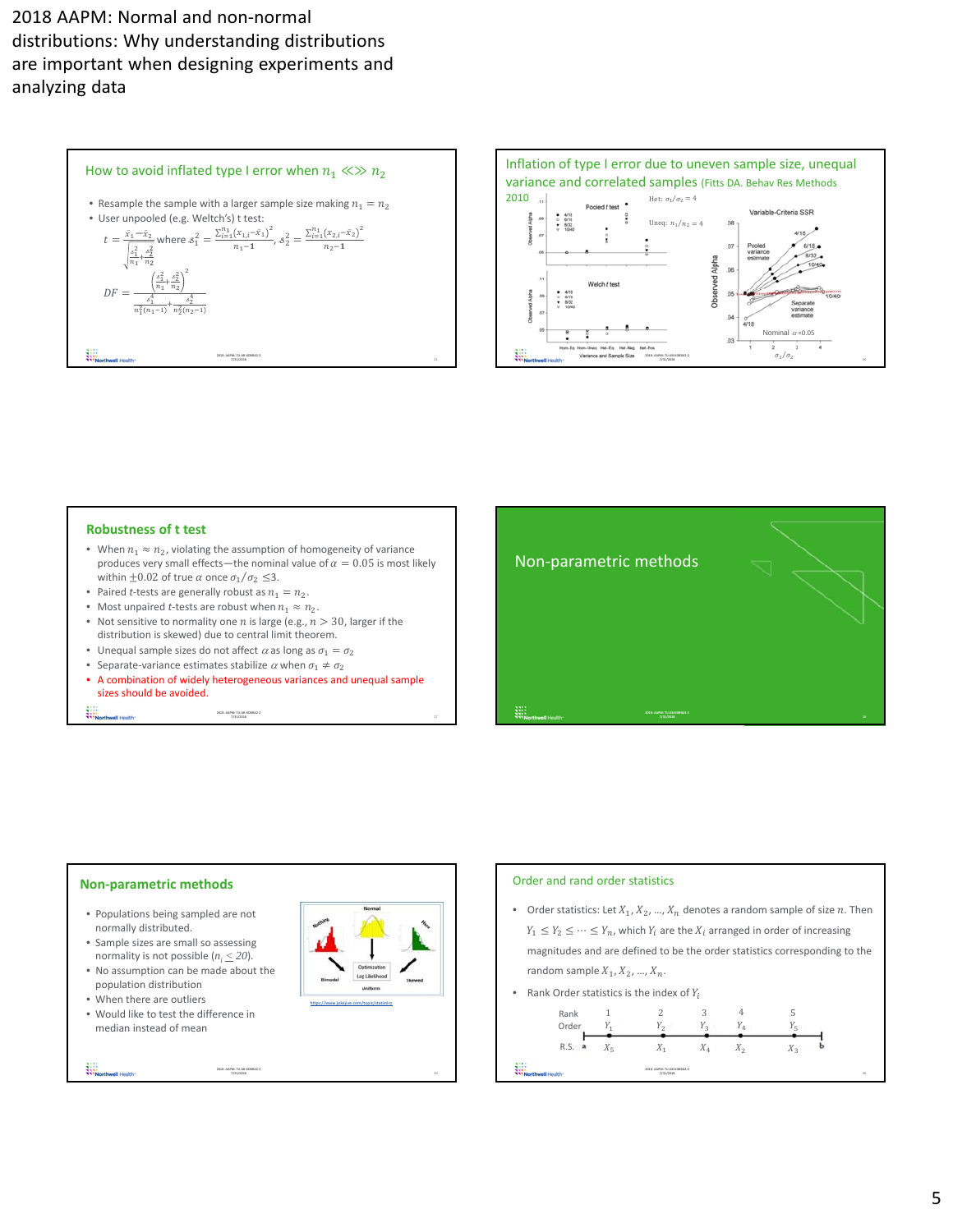





| Dependent samples<br><b>Paired t-Test</b><br>Sign Test/<br><b>Wilcoxon Signed-Rank Test</b><br>Mann-Whitney Test/ |
|-------------------------------------------------------------------------------------------------------------------|
|                                                                                                                   |
| 2-independent samples Two-Sample t-Test                                                                           |
|                                                                                                                   |
| <b>Wilcoxon Rank Sum Test</b>                                                                                     |
| k-independent samples One way ANOVA<br><b>Kruskal-Wallis Test</b>                                                 |
|                                                                                                                   |





## **Parametric and Nonparametric Tests**